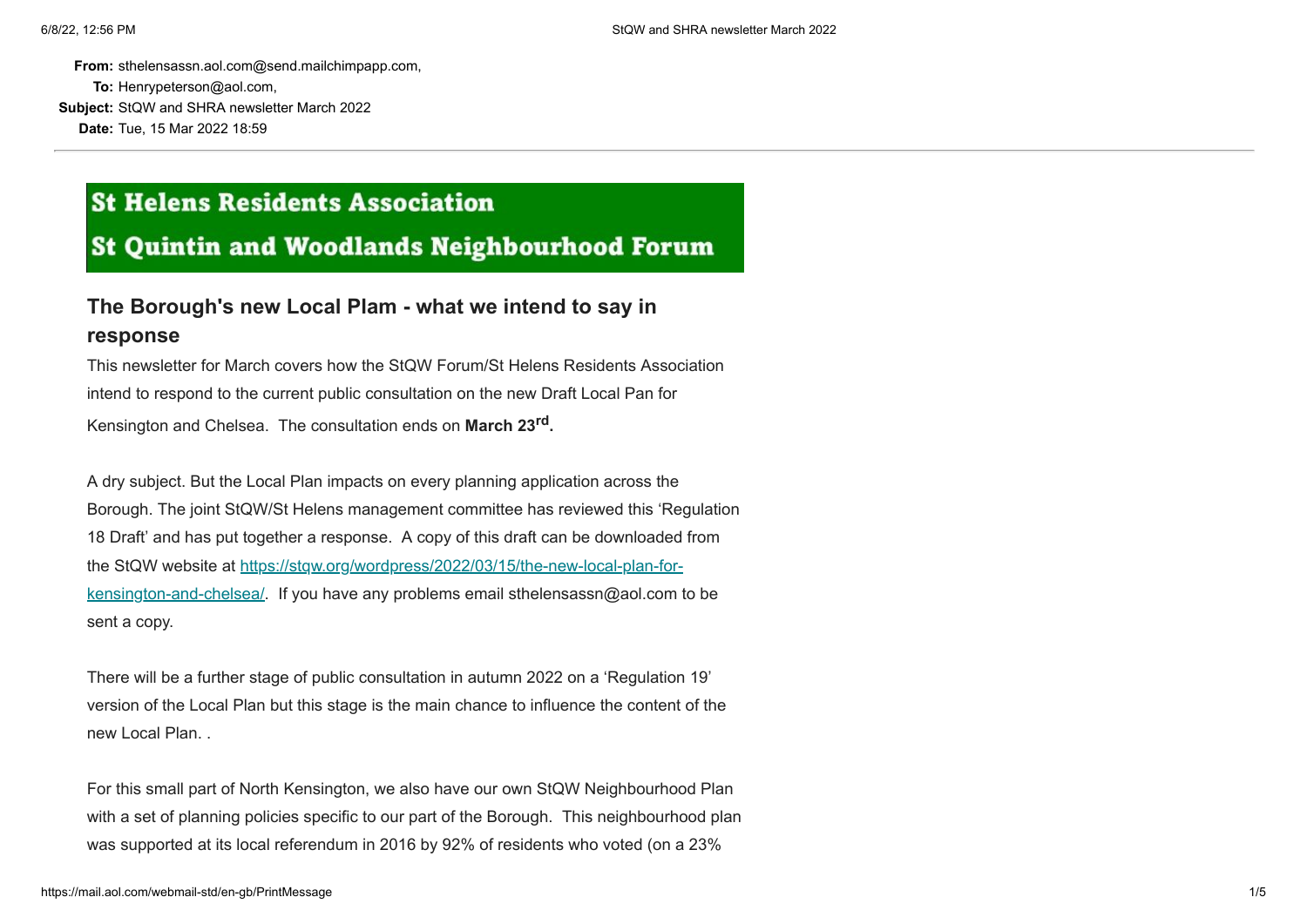## turnout).

One of the most important statements in the Council's new Draft Local Plan is the commitment that all the policies and site allocations in the StQW Neighbourhood Plan will continue to be supported and implemented. The neighbourhood plan has as much legal force as the Local Plan when planning applications are decided. Because the Local Plan will be a newer set of policies, these could have overridden and replaced what we chose to put in the neighbourhood plan. But this will not be the case. The current StQW policies should therefore apply for the next 5 years at least, unless we choose to do revise the neighbourhood plan.

Our full response to the Local Plan runs to 40 pages, so takes time to read and digest. **The main points that we are making are summarised below:**

- The new Draft Local Plan includes the three pieces of land designated as 'Local Green Space', as introduced via our neighbourhood plan. These cover the backland sites at Nursery Lane (off Highlever Road), the site behind Kelfield Gardens with the Pre-school Playgroup, and the West London Bowling Club. These three green spaces will remain strongly protected from any form of new development.
- The future of Latimer Road remains an important part of the neighbourhood plan. The Council has come round to the idea that new development in Latimer Road should combine housing and commercial spaces ('mixed use' in planning jargon). RBKC policies will be amended to give more opportunity to introduce new housing in those office/commercial sections of the street other than Units 1-14, where mixed use redevelopment is already possible subject to planning permission.
- We are suggesting that the four separate sections of Latimer Road currently defined as an 'Employment Zone' should be 'de-designated'. The 1997 decision to include these sections of a single street as part of the larger Freston Road Employment Zone made limited sense at the time. This was when the western side of the street (with its offices and light industrial/warehouse units) was transferred across from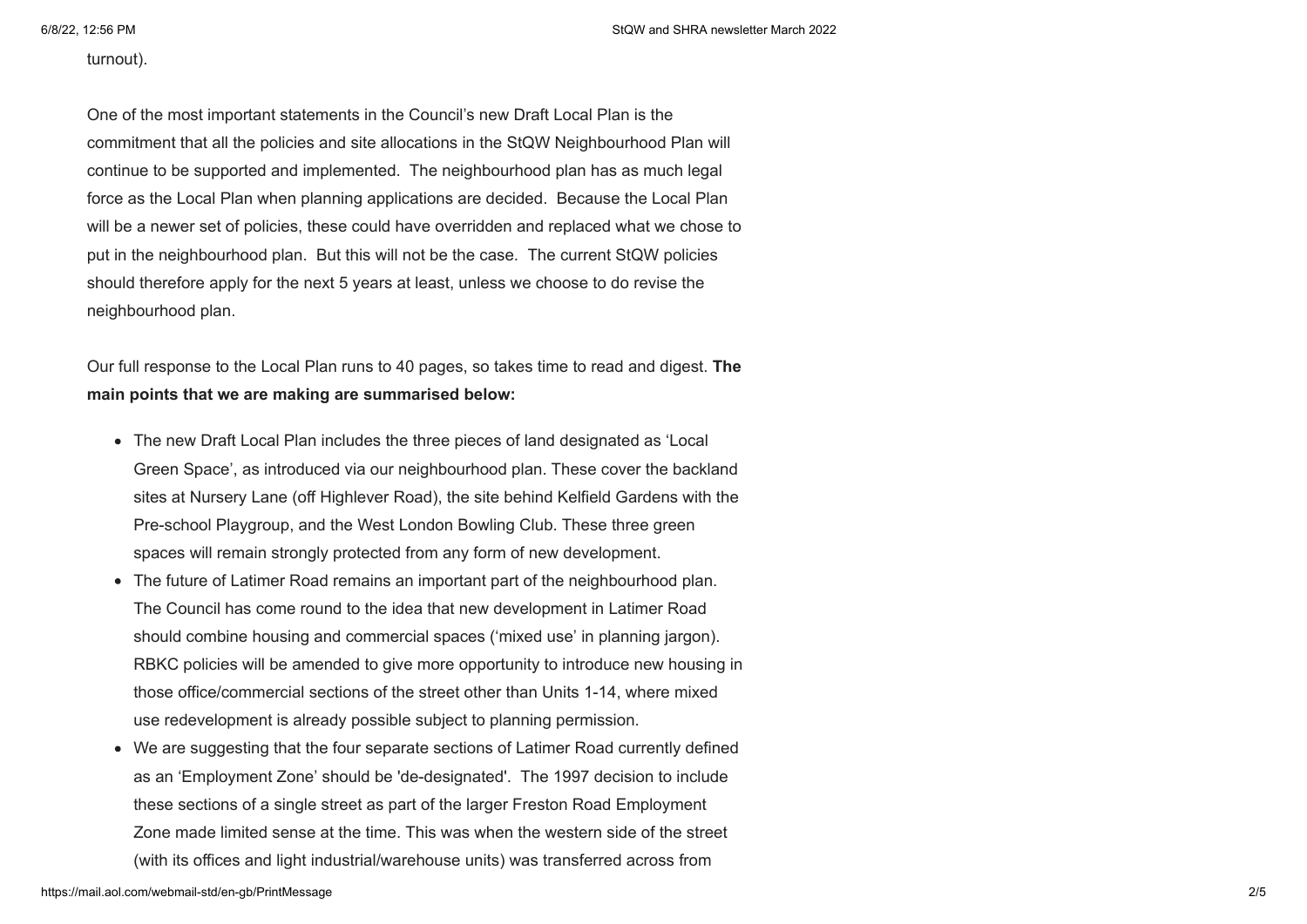Hammersmith & Fulham to RBKC). Employment Zone designation makes even less sense now, when much of the eastern side of Latimer Road has become part of the Oxford Gardens Conservation Area.

- The 2021 DEisgn Code drawn up by RBKC with StQW, building owners and residents in the street will remain as a Supplementary Planning Document to the new Local Plan.
- The Draft Local Plan includes a chapter of new policies on climate change. RBKC aims to become a 'zero carbon' Borough. These policies have implications for the refurbishment and 'retro-fitting' of the 19<sup>th</sup> and early 20<sup>th</sup> century housing in our streets. We are generally supporting these new policies, and others which cover subjects such as restricting impermeable surfaces in gardens, light pollution, and noise nuisance from e.g. air conditioning, If you feel that RBKC are becoming too prescriptive on these issues (or not prescriptive enough) now is your chance to comment,
- Taking a wider perspective, we are continuing to oppose the site allocation for as many as 3,500 new homes at Kensal Canalside (over-developing the available land). We are asking for a clear policy on housing density, and challenging the Council's proposed new policy on building heights.

This consultation by RBKC is open to all. Details and the response form are on the RBKC website (search via Planning/Local Plan/Consultations). Anyone can send in their own comments.

The StQW/SHRA management committee tries hard to reflect majority views from across the neighbourhood and to respect the policies and ideas included in the neighbourhood plan. **If you feel that changes should be made to our draft response, then please email** [sthelensassn@aol.com](mailto:sthelensassn@aol.com) **by March 22nd.**

## **Development at the 'North Acton Cluster'**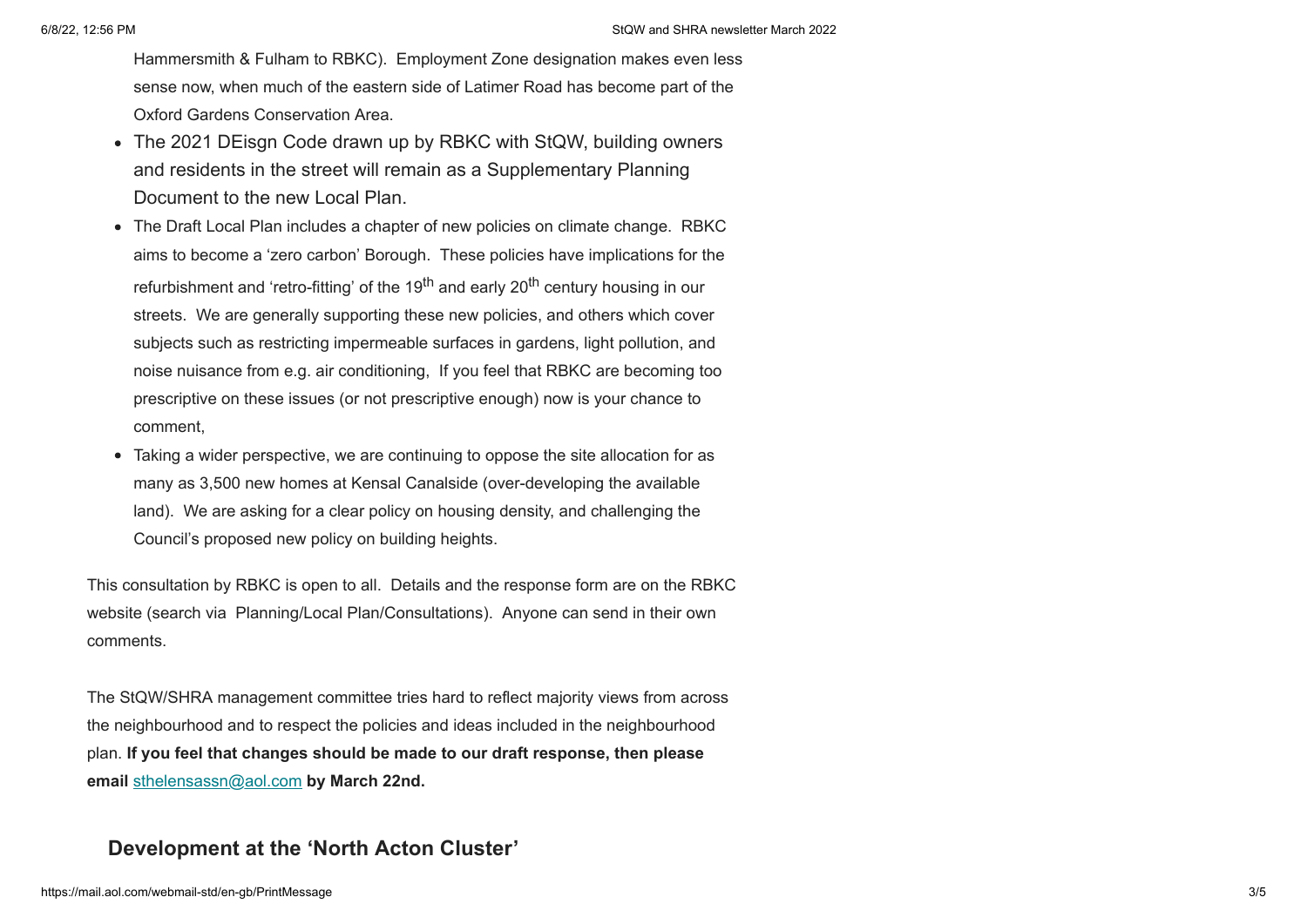The 55 storey residential tower of One West Point at North Acton is nearing completion. It dominates the skyline from Wormwood Scrubs (and is reputedly visible from Windsor Castle).

Previous newsletters have covered the threat of proposals from Imperial College to add to the 'cluster' at North Acton with a development of seven new buildings. These include a tower of 56 storeys and two more at up to 50 storeys. The planning application is currently being assessed by the OPDC. The Old Oak Neighbourhood Forum has submitted three sets of objections. Our campaign website from a decade ago at [www.imperialfolly.org.uk](https://sthelensresidents.us8.list-manage.com/track/click?u=c9b2cf8a83a98f3a41a3651c9&id=8dc56e4d25&e=e04a104173) has been updated to give background information.

Hammersmith & Fulham Council is now objecting to Imperial's proposals. H&F has questioned the claims from the applicants that views from Wormwood Scrubs and the Old Oak Estate will suffer no serious harm to their views, with three more buildings above 50 storeys added at North Acton.

Hammersmith MP Andy Slaughter has been attending meetings of the Old Oak Neighbourhood Forum, and objecting to these very tall buildings on several grounds (including the fact that the Fire Safety strategy is based on a single stairway and a 'stay put' policy for residents).

A number of StQW/SHRA members and those from the Friends of Wormwood Scrubs have already submitted objections to Imperial's proposals. To date there are 43 objections from the general public on the OPDC website (along with those from 'consultees' such as neighbourhood groups).

There is still time to send in a brief objection by email to [planningapplications@opdc.london.gov.uk](mailto:planningapplications@opdc.london.gov.uk). All you need say is that you support the concerns of Hammersmith & Fulham Council that these proposals will cause significant harm to views from Wormwood Scrubs and the surrounding area. You need to include your name and address and the application reference number 21/0181/OUTOPDC.

https://mail.aol.com/webmail-std/en-gb/PrintMessage 4/5 There are signs that the OPDC is beginning to wobble over approving this